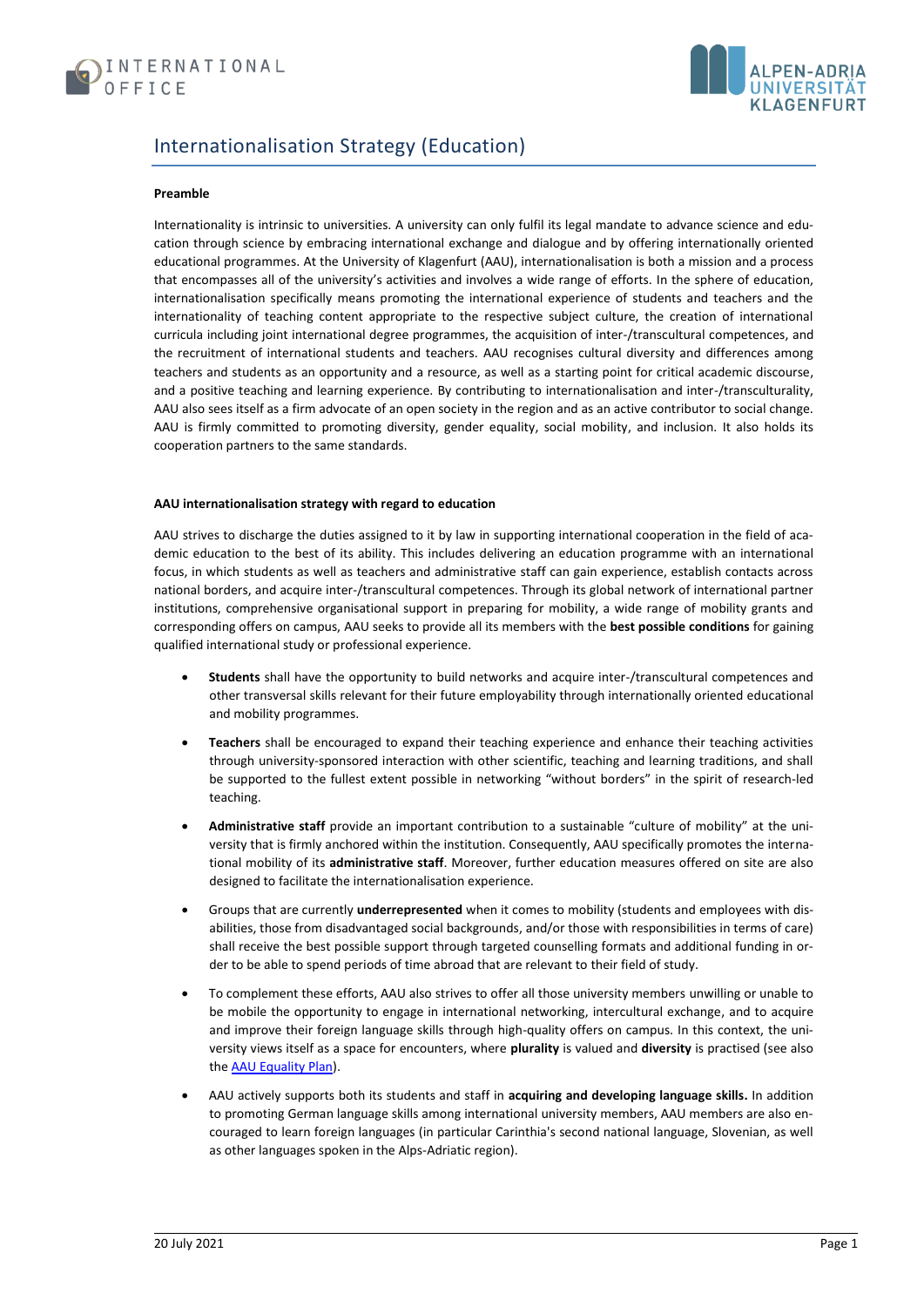



**Core areas** of the internationalisation of AAU in the sphere of education include:

- **Cooperation and mobility**
- **Education and administration** with an international focus
- Commitment to an **open society** and advocacy for **sustainable, socially equitable global development**

**Strategic objectives** of the internationalisation of AAU in the sphere of education include:

- Raising the **international visibility and attractiveness of AAU** as an educational institution,
- **internationalisation** which is progressive, sustainably anchored, and appreciated as an added value, and which relates to both the **university** and the **region in which it is situated**, as well as
- fulfilling its legal mandate "to contribute responsibly to solving the problems faced by humankind, and to the **welfare of society and the environment**" (Article 1 (1), Universities Act), not least by means of internationalisation measures.

**Measures** to achieve these goals include:

- The **international orientation of education** in order to prepare students and graduates for their future work in globally networked worlds of work and life,
- the **systematic development and expansion of the network of partner universities** within the extended Alps-Adriatic region, the European Higher Education Area, and beyond,
- the sustained **increase of high-quality mobility** amongst students as well as teaching and administrative staff,
- ensuring that all members of AAU have access to opportunities to acquire **inter-/transcultural competences** as well as
- fostering activities to shape AAU's campus as a space for exchange and individual and collective development, where **plurality, diversity and inclusion** can be nurtured and actively experienced.

Strategic objectives, measures designed to achieve them, and indicators used to measure them during the respective performance period are set out in the performance agreements concluded between AAU and the Federal Ministry of Education, Science and Research. Furthermore, objectives, measures, and indicators related to Erasmus+ are outlined in the Erasmus Policy Statement of AAU.

#### **Cooperation and mobility**

At present, around **400 mobility agreements** with renowned partner universities worldwide and numerous **joint international degree programmes** (Joint and Double Degree Programmes) with partner universities in the Alps-Adriatic region and in the (extended) European Higher Education Area guarantee an **academically appealing** and **geographically diversified offer**. Moreover, AAU also participates in numerous **European educational projects** that promote **capacity building in EU partner countries** and **knowledge transfer** both within the Alps-Adriatic region and throughout the European Higher Education Area.

In the sphere of education, AAU seeks to cooperate with partner institutions in every region in the world in order to promote mobility and the further development of the European and global higher education area. In geographical terms, the "**Alps-Adriatic Region Plus**" is of particular strategic importance. In addition to Slovenia, Croatia and north-eastern Italy, this extended Alps-Adriatic region also encompasses the Western Balkan countries of Albania, Bosnia and Herzegovina, Kosovo, North Macedonia, Montenegro and Serbia, which are important for the Union and for foreign policy.

AAU is committed to providing effective support to its students, teaching staff, and administrative staff with regard to international and intercultural activities (e.g. in the context of "traditional" physical mobility as well as "nontraditional" and innovative formats, in line with the university's sustainability goals). In addition to **measures designed to prepare participants for mobility**, **mobility windows** in regular degree programmes and a wide range of